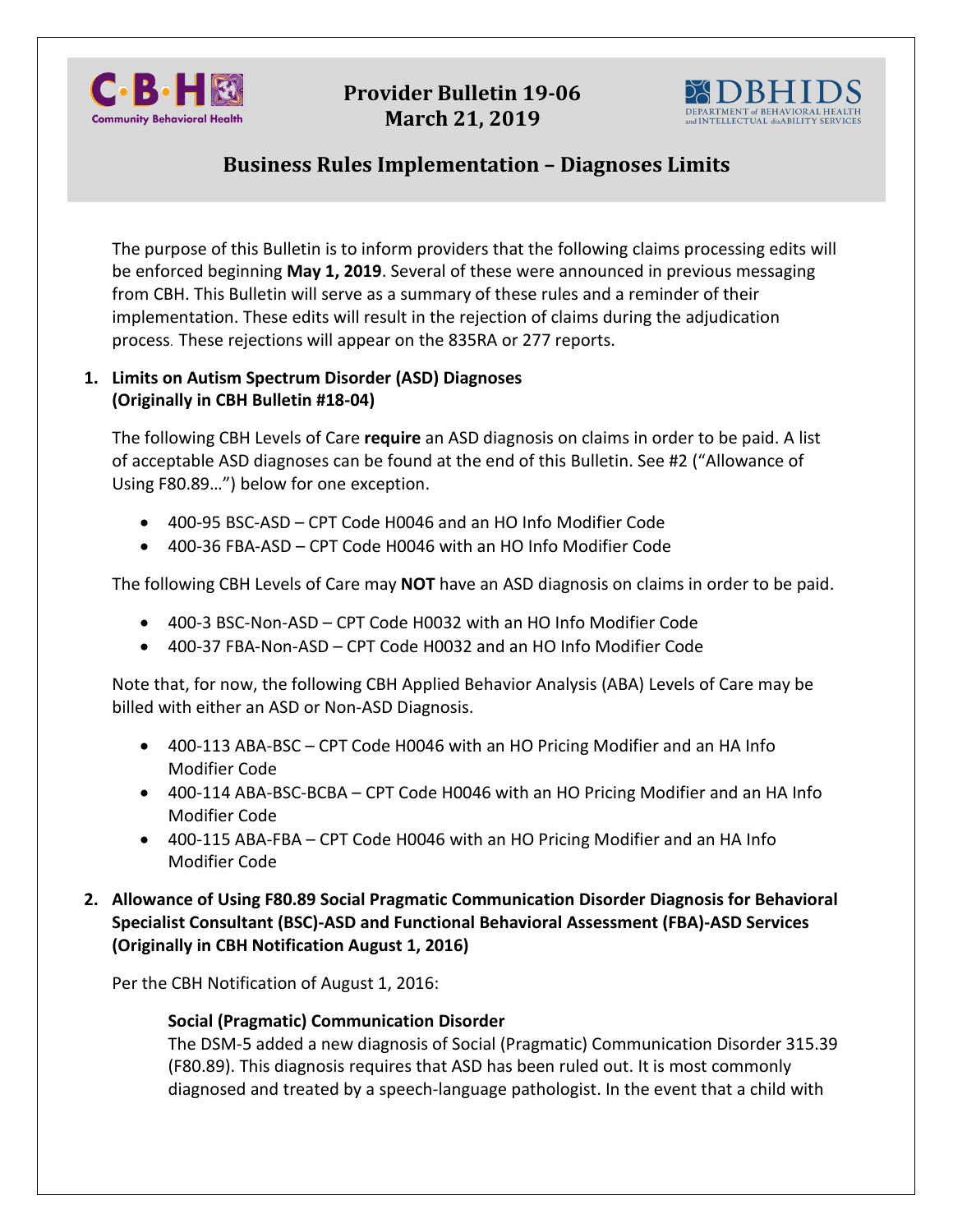Social (Pragmatic) Communication Disorder is approved for BSC services, the BSC must be a licensed psychologist, licensed behavior specialist, licensed social worker, licensed marriage and family therapist, licensed clinical social worker, or licensed professional counselors and meet all the requirements of a BSC treating a child with ASD to account for the similarities between ASD and social (pragmatic) communication disorder. This is effective September 27, 2016.

Ensure that your service requests list BSC-ASD and FBA-ASD for members with this diagnosis.

- 400-95 BSC-ASD CPT code H0046 and an HO Info Modifier Code
- 400-36 FBA-ASD CPT code H0046 with an HO Info Modifier Code

## **3. Changes to Allowable Diagnoses (New Message)**

CBH has received guidance from the Commonwealth that the following two diagnoses are not valid ICD-10 Codes. Today's update removes these two diagnoses from the Commonwealth's list of allowable ASD diagnoses, which were previously included in CBH Bulletin #18-04. The list of currently acceptable ASD diagnoses can be found at the end of this Bulletin. These two diagnoses should **not** be used on CBH claims for any level of care:

- F84.1 Atypical Autism
- F84.4 Overactive Disorder Associated with Mental Retardation and Stereotyped Movements

### **4. Limits on Use of Diagnosis R69 for Host Homes, Residential Treatment Facility (RTF), and Behavioral Health Rehabilitative Services (BHRS) (New Message)**

CBH has received guidance from the Commonwealth that the use of diagnosis code "R69 Illness, Unspecified" is not allowed for certain CBH Levels of Care.

The following CBH Levels of Care may **NOT** have a diagnosis of R69 on claims in order to be paid.

- 400 BHRS ANY Service Type
- 450 Host Homes
- 500 RTF Accredited, including 1:1 services
- 550 Non-Accredited RTF, including 1:1 services

Please direct questions regarding this Bulletin to your Claims Analyst.